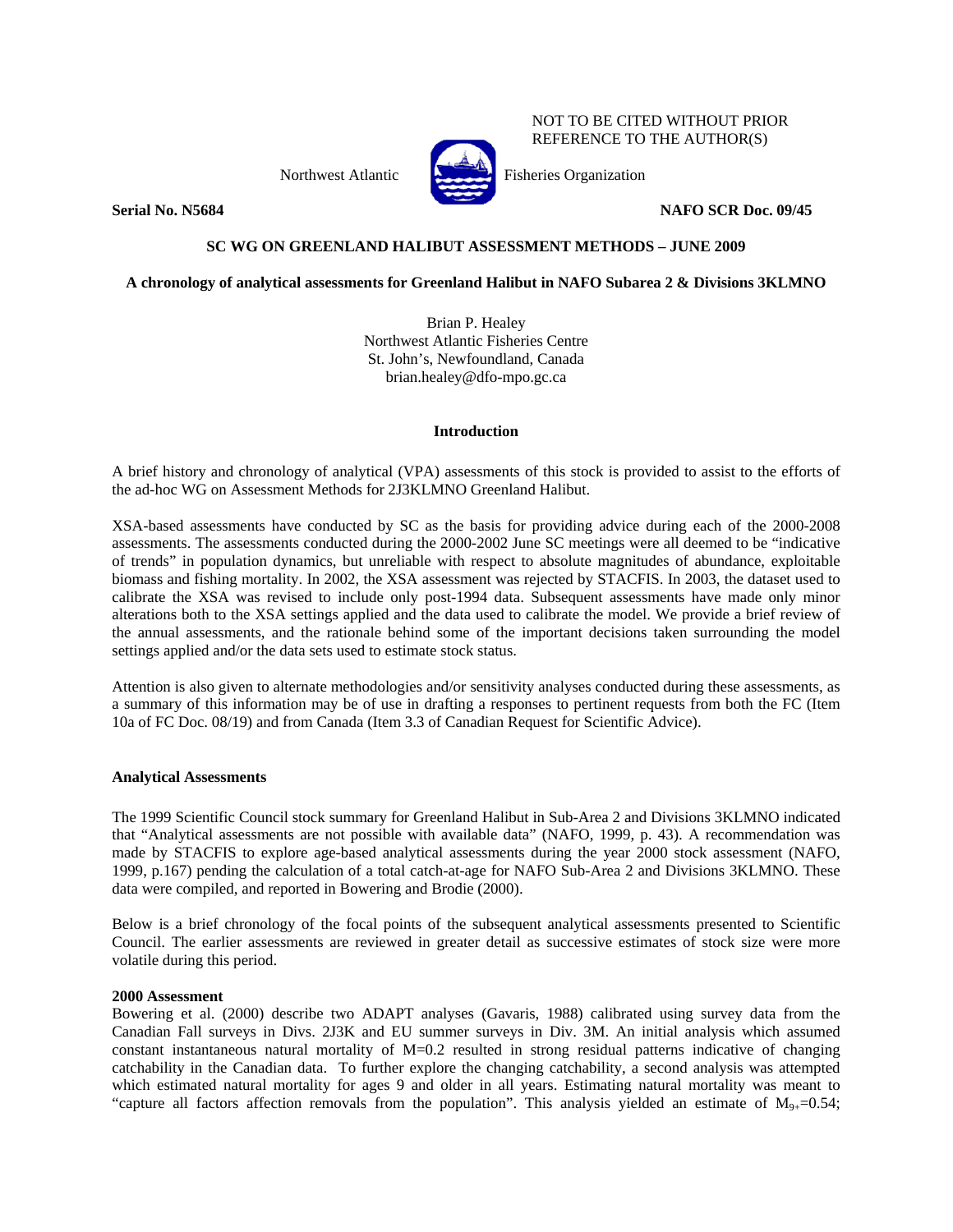however, there were high relative errors on some of the estimates of survivors and substantial correlation between some parameter estimates. Bowering et al. (2000) concluded: "The relatively large values for the correlation between parameter estimates suggest that the resulting model should not be used to make absolute projections without taking into account this correlation." They also expressed concern of the conversion of pre-1995 survey data to Campelen trawl equivalents for the youngest ages, and with the apparent change in survey catchability over time.

Darby and Mahé (2000) analyzed the new catch-at-age matrix with a separable VPA ( $F_{av}$ ) as a combination constant selection at age and a fully exploited fishing mortality year effect) to investigate the structure of this data prior to its use in combination with survey data. They demonstrate that the residuals from an initial fit of the separable model indicated different selection patterns for the 1975-1987 and 1988-1999 periods, and describe gear changes in the fishery over that period which may support such a change.

The Extended Survivors Analysis model was also briefly described by Darby and Mahé (2000), and applied to catch data, the Canadian fall Div. 2J3K survey and the EU summer Div. 3M survey. A series of exploratory XSA analyses were conducted to find an optimum formulation. Strong patterns were evident in the Canadian fall survey catchability residuals, which led to further analysis in which the Canadian series was split into two, with separate catchability-at-age parameters fitted to the 1978-1987 and 1988-1999 data. Although improvements were noted, the overall fit was still deemed "relatively poor", and "the results of this assessment are considered to be indicative of trends in the stock dynamics rather than providing absolute estimates". Short and medium term projections were conducted and used as a basis to provide catch advice to Fisheries Commission (NAFO, 2000).

# **2001 Assessment**

Several XSA analyses were conducted during the June 2001 SC meeting, building upon the XSA formulation accepted during the previous assessment. Mahé and Bowering (2001) conducted sensitivity analysis to evaluate the inclusion/exclusion of survey data at ages 1 and 2. Inclusion of this data decreased the magnitude of the retrospective recruitment estimates, and hence these data were retained in future analyses. Further sensitivity analyses on the impact of extending the number of years (from 2 to 5) to compute the mean fishing mortality towards which terminal population estimates are "shrunk". Analyses using a five-year shrinkage mean demonstrated reduced retrospective bias.

Hence, the final XSA was identical to that in the previous year, with the exception of:

- a) inclusion of the age1 data from the EU Div. 3M survey. (During the 2000 assessment, ages 1 and 2 from the Canadian Div. 2J3K data were included in the XSA input data set, as were the age 2 data from the EU Div. 3M survey.), and
- b) extending the number of years included in F-shrinkage from two to five.

Mahé and Bowering (2001) concluded that the results of the 2001 assessment were "still considered to be indicative of trends" in stock dynamics. Short and medium term projections assuming status quo fishing mortality were again provided as a basis for advice (NAFO, 2001).

# **2002 Assessment**

An updated XSA analysis using the settings from the 2001 assessment with up-to-date catch and survey data "showed increases in the trends of catchability of both cpue's…and an increase in the retrospective pattern." (Mahé and Bowering, 2002). Investigation of residuals suggested that this analysis was overly influenced by the age 4-6 data from the Canadian survey. Hence, in order to reduce the relative weighting of these data points and lessen their dominance in estimation of terminal year survivors, the minimum standard error threshold was increased from 0.5 to 1.0, which improved the retrospective pattern in the final year of the analysis. Concern was expressed with the continued increase in the estimated biomass from XSA, which "was largely inconsistent with the major stock size indicators observed". It was concluded that the assessment was again "indicative of trends" only, and that "recent point estimates are …uncertain". Mahé and Bowering (2000) assert that it was "considered imprudent to formulate any projections from this assessment". Consequently, the XSA assessment was not accepted by STACFIS (NAFO, 2002).

Further exploration of the instability in the XSA results was reported by Darby et *al*. (2002).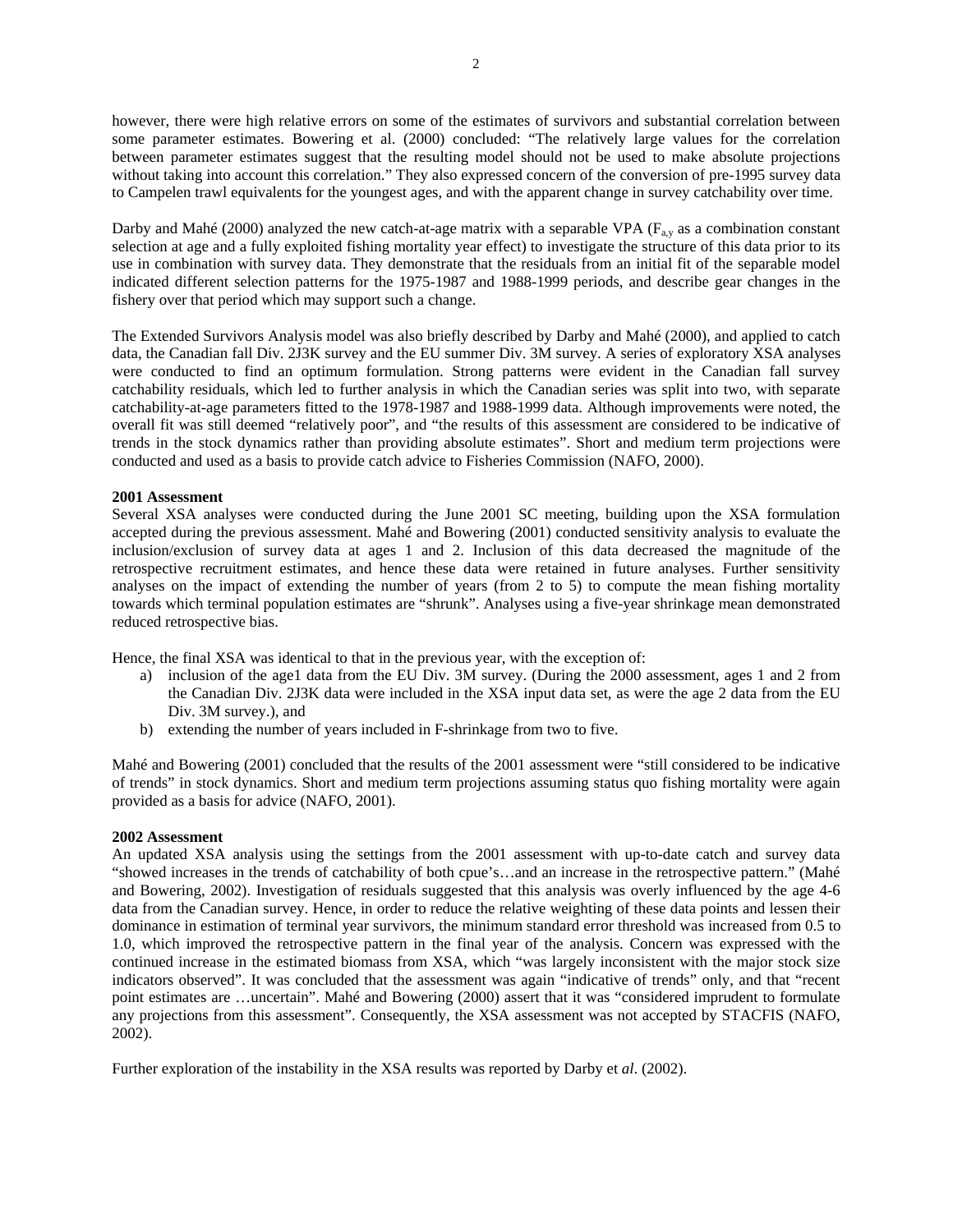### **2003 Assessment**

An investigation of the consistency in the cohort information in the fishery-independent surveys as well as the consistency between the surveys and XSA results were provided by Darby et *al*. (2003). They noted "Low levels of internal and external correlation of the historic CAN RV0 (Canadian Fall surveys in Divs. 2J3K) indicate that it may be introducing noise to the assessment results."

An updated of XSA analysis using the 2002 assessment model formulation again yielded substantially different estimates of biomass compared to the year previous. The results were considered be more consistent with perceptions of stock dynamics inferred from surveys and commercial catch rates. Inconsistencies between the XSA and these data were the main reason for rejection of the 2002 assessment. A major change in the population estimates was the reduced numbers of survivors from the 1993-1997 year-classes. Darby et *al*. (2003) investigated potential mechanisms for the substantial one year revision in the estimates of the resource, concluding that the changes were primarily due to the addition of the 2002 catch and survey information: estimates of exploitable biomass in 2001 were halved when these data were included.

Darby et al. (2003) report that correlated residual patterns were found for both the EU summer and Canadian fall survey time-series, and postulate that such patterns could result from environmental changes or gear changes. Also, it was noted that the residual patterns coincide with a period of time when landings were both the largest on record and extremely uncertain due to suspected inaccuracies in catch reporting. The culmination of low internal/external correlations in the early survey data, the XSA retrospective pattern, correlations observed in the residuals and the potential explanation of this regarding catch reporting led to a revision to the survey data set used to calibrate the XSA. It was decided at the 2003 SC meeting that only survey data over the 1995-2002 period should be input to the XSA model. The revised formulation included the EU summer Div. 3M data, Canadian fall data from Divs. 2J3KL, and Canadian spring data from Divs. 3LNO. The resultant output was deemed to "show a marked improvement" in fit; the assessment was accepted by STACFIS and projections were conducted forming the basis for management advice.

Single-index analyses were conducted on the revised formulation to gauge the influence of each survey index on the revised model results (i.e. using all data), and the single index analyses were found to be consistent with the final run. Also, though not removed, the retrospective bias was lessened. To provide a measure of the uncertainty of the estimates, survey index residuals were bootstrapped and the XSA re-fitted to the bootstrapped data yielding (biascorrected) percentiles of recruitment, exploitable biomass and average fishing mortality.

#### **2004 Assessment**

Investigations conducted during the 2004 SC assessment found that the 2003 XSA formulation was "still appropriate for fitting the model to the data" (Darby et *al*., 2004). In the course of arriving at this conclusion, the utility of using the pre-1995 data from Canadian fall surveys was re-visited. Exploratory analyses were conducted to investigate the sensitivity of model results to the inclusion of the earlier Canadian data, and the estimates of stock size and fishing mortality were of similar trend to the final run. Darby et al. (2004) reason that major changes in catchability due to a redistribution of Greenland Halibut from Divs. 2J3K to the deep waters of the Flemish pass preclude the inclusion of 1978-1994 Canadian survey data in the final model run.

Single-index sensitivity analyses were examined to explore the robustness of model estimates, with minimal difference in the trends or absolute values estimated from each of the three survey series (Canadian fall Divs. 2J3K, Canadian spring Divs. 3LNO and EU summer Div. 3M).

The sensitivity of model output to the maximum age included in the analysis was investigated as standard errors of the estimated catchability parameters for the oldest ages in the final model run were relatively large. Two XSA analyses with plus-groups combining ages  $11+$  and  $12+$  were compared to the final run (14+). Trends in estimates were common for each analysis, with some variations in average fishing mortality "resulting from sensitivity to the dome shaped exploitation pattern".

As STACFIS was unable to precisely estimate the total removals from this stock in 2003 (NAFO, 2003), a comparative analysis was undertaken to compare the results of assessments with three differing levels of total 2003 catch. Results yielded minor differences in the 2000-2004 estimates of exploitable biomass, yet curiously, substantial changes to the penultimate estimate of average fishing mortality.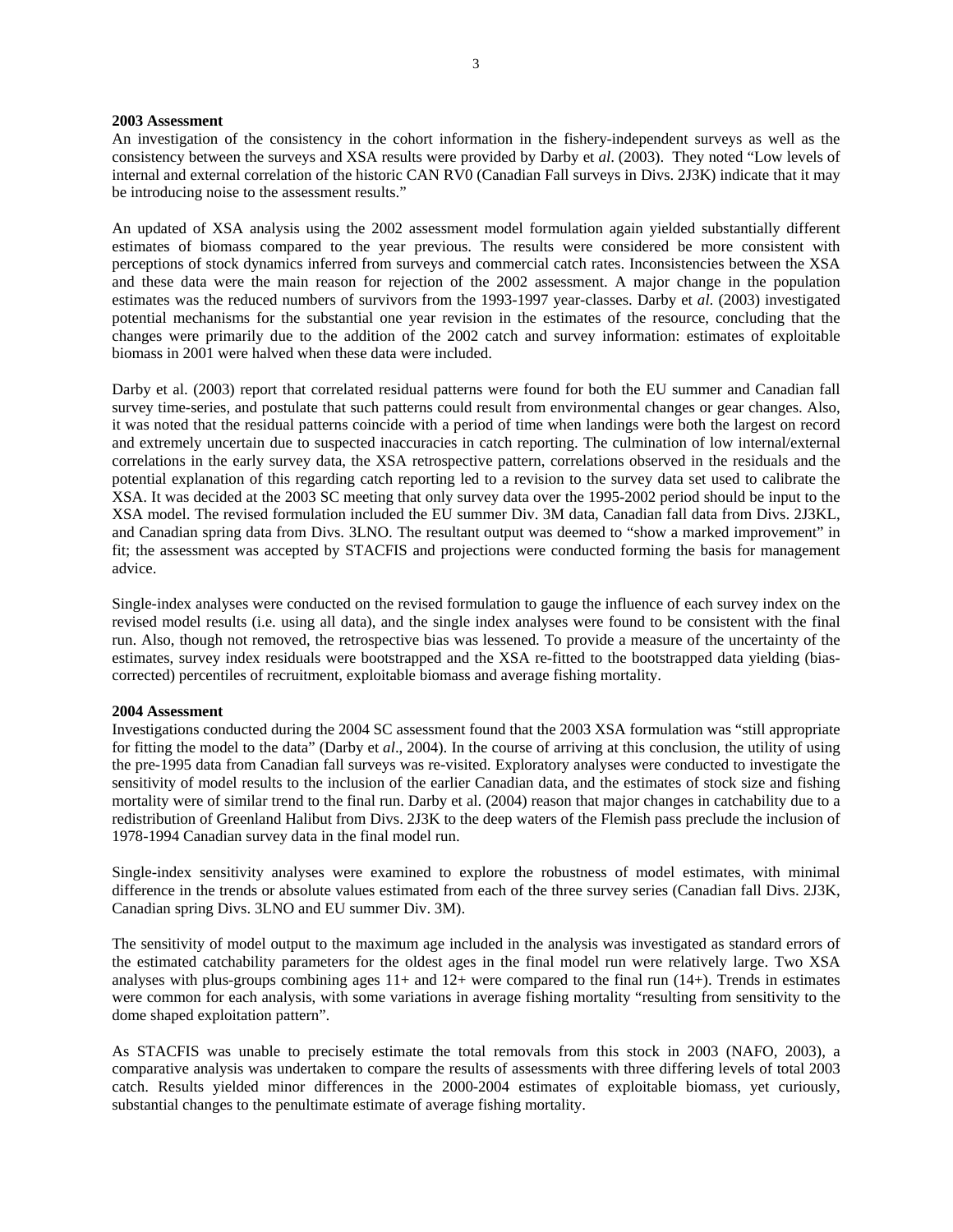Notable is the conclusion of Darby et *al.* (2004) regarding the sensitivity analyses:

"*The sensitivity analyses have shown that the XSA estimated trends in the stock dynamics are robust to the data series used for the fitting of the model, the inclusion or exclusion of the historic Canadian fall survey data, as a separate time series and the choice of plus group used for the analysis. Further, the alternate catch levels considered for 2003 do not alter perceptions of stock status.* 

In addition to the XSA analyses, the 2004 assessment also included analytical assessments conducted within the ADAPTive framework (Gavaris, 1988) and estimated biomass dynamics using ASPIC software (Prager, 1994). It was found that the population estimates from ADAPT were in close agreement with the XSA assessment. The ASPIC results for the earliest biomass estimates seemed unreliable, but the most recent trends were also consistent with the biomass estimated using XSA.

Projections of the 2004 assessment were conducted assuming future catches equaled the 2004-2007 TACs established under the recent implemented stock re-building plan developed by the Fisheries Commission (NAFO, 2003)

### **2005 Assessment**

An incomplete survey of Division 3L during the 2004 Canadian fall multi-species survey yielded estimated mean numbers per tow from Divs. 2J3KL that were not comparable to other years in this time-series. Subsequently, it was concluded that these data should not be used to calibrate the XSA (see Healey and Dwyer (2005)). The 2004 assessment was replicated but replacing the Div. 2J3KL index with a Div. 2J3K index over 1995-2003, with only minor differences in estimates of biomass and fishing mortality.

The 2005 SC assessment (Healey and Mahé (2005)) again affirmed that the XSA settings were most appropriate for estimating the dynamics of this stock. However, the 1995 data from the Canadian fall Div. 2J3K index were excluded from the estimation as it was noted the depth coverage of this survey was incomplete.

Given that the Spanish 3NO indices from the NAFO Regulatory Area had generally been consistent with other survey data for this stock, exploratory analyses which added this index to the tuning data set were conducted. Although the trends in results were similar to that excluding these data, the Spanish information was not retained in the final model owing to a general decreasing trend in the residuals for this index.

The robustness of the XSA model estimates to the shrinkage settings applied was investigated by conducting two additional analyses having less shrinkage. Both of the standard error values supplied by the user regarding shrinkage with respect to number of years used for mean F shrinkage and the mean F of younger ages applied to the oldest true age were set at 0.8. This was applied to the calibration data sets which included/excluded the 3NO-NRA Spanish data. Estimated results were very consistent in trend and magnitude for fishing mortality and exploitable biomass.

ADAPT analyses were also included in the 2005 assessment, with some attention given to the two types of Fconstraints methods applied when a catch plus-group is used. Although some differences between the two ADAPT methods are noted, the differences amongst all ADAPT results and the final XSA run were in general relatively small.

# **2006 Assessment**

During the 2006 June SC meeting, Gonzaléz Costas and Gonzaléz Troncoso (2006) provided an update of the consistency of the three survey series used to calibrate the XSA, and also the Spanish 3NO-NRA data (between/within survey correlations). They found that the within-index correlations indicated cohort-tracking consistency up to ages 5 to 6. Correlations were lower (sometimes negative) at older ages, a cause for concern.

Healey and Mahé (2006) updated the XSA analysis from the previous year, and reported "preliminary investigations indicated that the XSA settings used in the previous assessment were suitable". Due to ongoing concerns regarding the age-interpretations for this species, investigations into the number of ages modeled were repeated. A comparison of XSA analyses with plus-groups at ages 12+ and 13+ were compared to the 14+ plus-group used in the final XSA run indicated that "differences in estimated stock size were minimal".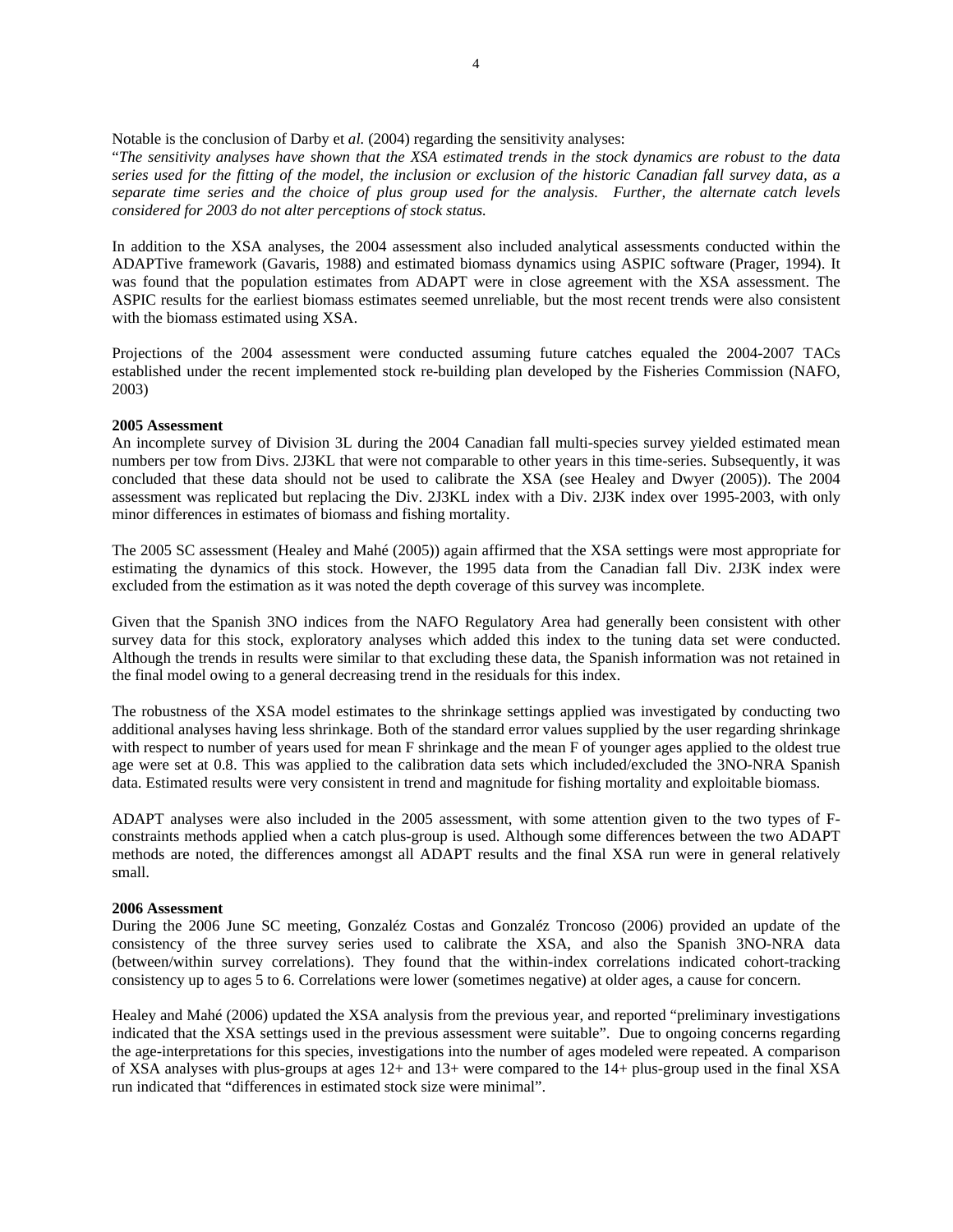This assessment also noted that the direction of the retrospective biases in estimated exploitable biomass and average fishing mortality had reversed over time and the extreme one-year revisions to the estimates of the 1997 and 1998 year-classes.

### **2007 Assessment**

During data-screening analyses conducted during the 2007 assessment, (Healey and Mahé, 2007), attention was given to other available survey data that were not included in calibrating previous XSA assessments for this stock. In the end, it was decided that none of the additional data should be added to the calibration dataset (see Healey and Mahé (2007) for justification). The data-screening analysis also demonstrated that for several ages, the recent rate of increase in the Canadian fall Div. 2J3K mean numbers per tow data was not matched in either the Canadian spring Divs. 3LNO nor the EU summer Div. 3M data.

As in the previous assessment, preliminary analyses indicated that the XSA settings should remain unchanged in the 2007 assessment. However, residual problems continued to be evident, with strong evidence of cohort effects and an increasing trend in the Canadian fall survey data. Retrospective patterns were similar to those observed in the 2005 and 2006 assessments.

A series of "single-index" analyses were produced, and differences in recent estimates of recruitment between the analysis using EU data (only) and the Canadian fall data (only) were noted.

### **2008 Assessment**

During the 2008 assessment, the final XSA run settings as applied in the previous assessment were deemed the best approach to modeling the catch and survey data (see Healey and Mahé, 2008). Residuals from this analysis were again problematic with evidence of year effects and cohort tracking. Further concern was expressed over the strong residual patterns in the recent Canadian fall survey data (most residuals over 2005-2007 are positive, with an increase in mean annual residual).

Two separate sensitivity analyses were conducted during the 2008 assessment. The single index analyses were again produced with similar findings to those noted for the 2007 assessment. Also the sensitivity of the results to the shrinkage settings (number of years and log Standard error threshold used to compute the F-shrinkage mean toward which population estimates are shrunk) were explored, as were the retrospective biases associated with the various choices for the shrinkage parameters. Healey and Mahé (2008) note that: "Comparisons of exploitable biomass, age 1 recruitment and average fishing mortality (Figure 17) indicate some differences in the recent time period. As expected, retrospective trends (Figure 18) increase as the influence of shrinkage is reduced. Also, residual patterns from these analyses (not shown) indicate that the residual problems in this assessment are worse for the low shrinkage runs."

#### **Discussion and Summary**

As documented in the previous section, many facets of both the input data used to calibrate the XSA and the model settings used to estimate population numbers have been continually scrutinized during assessments over the past decade. These have included examinations of the robustness of the estimates of exploitable biomass, age 1 recruitment and average fishing mortality, and in some cases, the retrospective biases, for:

- XSA analyses produced using only one survey series (described above as "single-index" runs),
- varied shrinkage parameters (number of years, number of ages, log standard error threshold),
- the number of ages explicitly modeled (by varying the plus-group age),
- inclusion/exclusion of various survey data (either survey series or particular ages),
- and,
- varied levels of the total 2003 removals.

In general, each of these investigations have found that the trends in exploitable biomass and average fishing mortality were relatively insensitive across the alternative model settings or data sets considered. Thus, it may be argued that the XSA assessment of this stock has been internally consistent. Further, stock biomass estimates obtained from another VPA approach (ADAPT) and a biomass dynamics model (ASPIC) have been in agreement with the annual XSA assessments.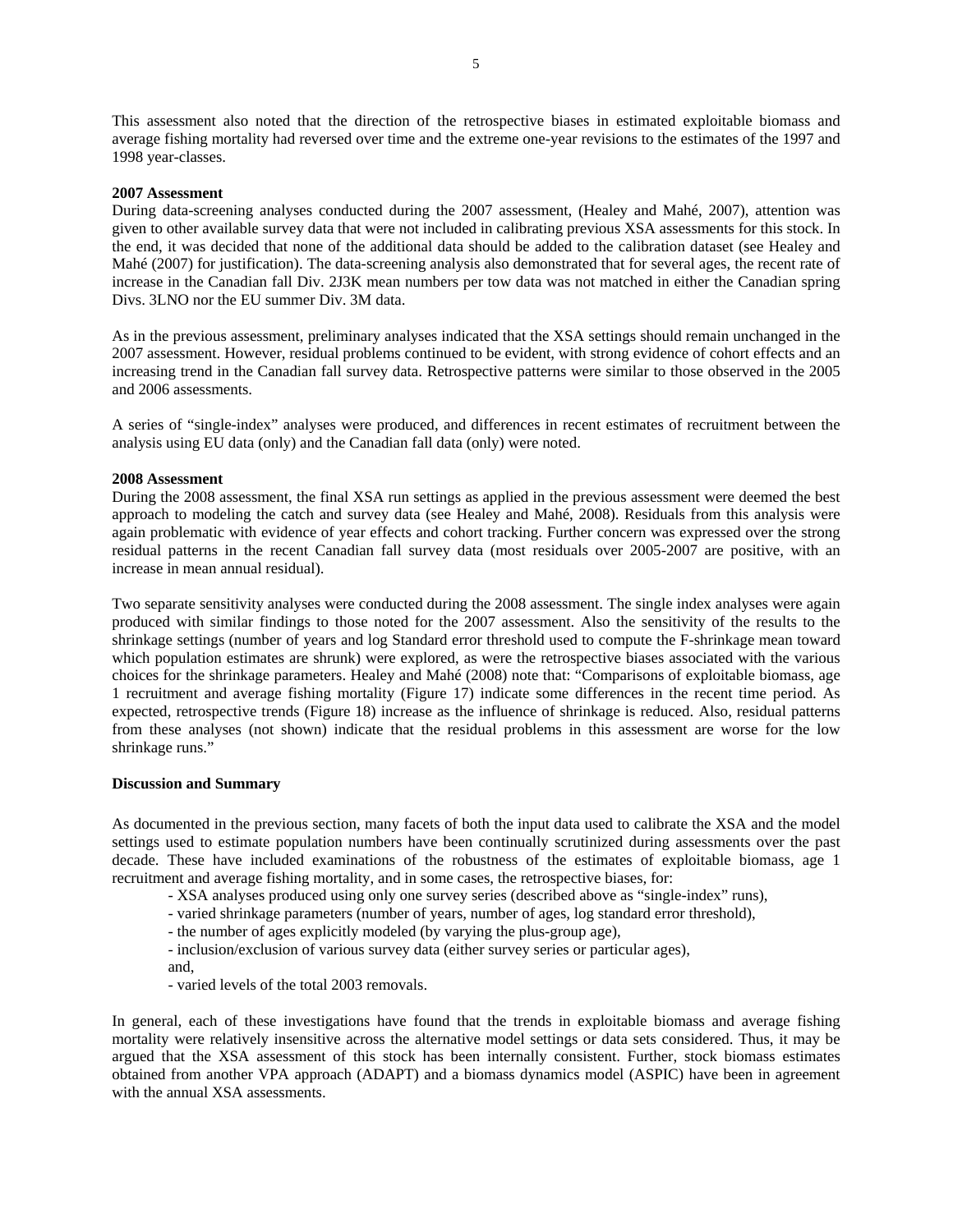It is worth noting that some of this consistency may in fact be overstated. Variants of backwards projecting VPA models having sufficient catch history will – from the initial year to some point in time prior to the terminal year converge to a common answer regardless of parameter settings or constraints applied to estimate the survivors in the terminal year. (The length of time required to attain this convergence is related to the relative magnitude of fishing mortality.) Hence, backwards projecting models may generate a false degree of comfort with the assessment results given this backwards convergence property. In this particular case, uncertainties in catch history over 1975-2008 may lead to convergence towards a biased result.

Notwithstanding the concerns raised in the previous paragraph, we consider that the XSA analysis as applied to Greenland Halibut in Sub-Area 2 and Divisions 3KLMNO is generally robust with respect to providing consistent estimates of exploitable biomass and average fishing mortality. The residual patterns and retrospective biases reported in the most recent assessments of this stock remain a cause of concern.

### **References**

Bowering, W.R. and W.B. Brodie 2000. Calculation of Catch-at-Age for Commercially Caught Greenland Halibut in NAFO SubArea 2 and Divisions 3KLMNO during 1975-1999 with Particular Emphasis on Construction of the Catch-at-Age Matrix since 1989. NAFO SCR Doc. 00/24, Ser. No. N4253.

Bowering, W.R., W.B. Brodie, M.J. Morgan, D.Power, and D. Rivard. 2000. An Assessment of Greenland Halibut in NAFO Sub-Area 2 and Divisions 3KLMNO. NAFO SCR Doc. 00/43, Ser. No. N4274

Darby, C. and J.-C. Mahé. 2000. An Analysis of Stock Status of the Greenland Halibut in Sub-Area 2 and Divisions 3KLMNO Based on Extended Survivors Analysis. NAFO SCR Doc. 00/53, Ser. No. N4286.

Darby, C., R. Bowering, and J.-C. Mahé. 2002. Bullet Points on the Results of the Assessment Results for Greenland Halibut in Sub-Area 2 and Divisions 3KLMNO. NAFO SCR Doc. 02/81, Ser. No. N4696.

Darby, C., W.R. Bowering, and J.-C. Mahé. 2003. An Assessment of Stock Status of the Greenland Halibut Resource in NAFO Sub-Area 2 and Divisions 3KLMNO Based on Extended Survivors Analysis with Short and Medium-term Projections of Future Stock Development. NAFO SCR Doc. 03/64, Ser. No. N4883.

Darby, C.D., B.P. Healey, J.-C. Mahé, and W.R. Bowering. 2004. Greenland Halibut (Reinhardtius hippoglossoides) in Subarea 2 and Divisions 3KLMNO: An Assessment of Stock Status based on upon Extended Survivors Analysis, ADAPT, and ASPIC analyses, with stochastic projections of potential stock dynamics. NAFO SCR Doc. 04/55, Ser. No. N5008.

Gavaris, S. 1988. MS

Gonzaléz Costas and Gonzaléz Troncoso. 2006.

Healey, B.P. and K.S. Dwyer. 2004.

Healey, B.P. and J.-C. Mahé. 2005. An Assessment of Greenland Halibut in Subarea 2 + Divisions 3KLMNO, with Projections under the Fisheries Commission Rebuilding Plan. NAFO SCR Doc. 05/63, Ser. No. N5149.

Healey, B.P. and J.-C. Mahé. 2006. An Assessment of Greenland Halibut (Reinhardtius hippoglossoides) in Subarea 2 + Divisions 3KLMNO. NAFO SCR Doc. 06/51, Ser. No. N5281.

Healey, B.P. and J.-C. Mahé. 2007. An Assessment of Greenland Halibut (Reinhardtius hippoglossoides) in Subarea 2 + Divisions 3KLMNO. NAFO SCR Doc. 07/53, Ser. No. N5405.

Healey, B.P. and J.-C. Mahé. 2008. An Assessment of Greenland Halibut (Reinhardtius hippoglossoides) in Subarea 2 + Divisions 3KLMNO. NAFO SCR Doc. 08/48, Ser. No. N5xxx.